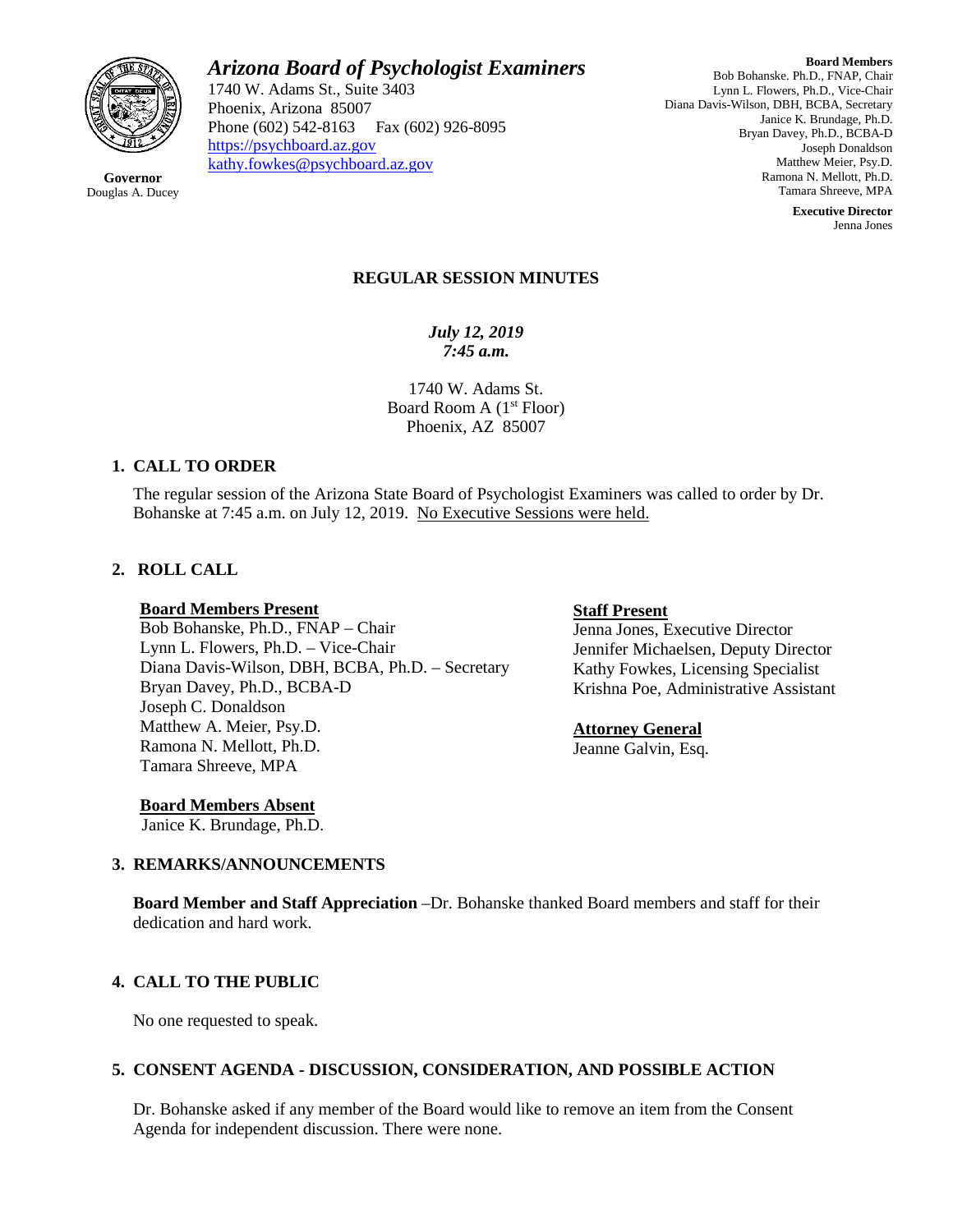**MOTION:** Ms. Shreeve made a motion, seconded by Dr Flowers, to approve the items on the Consent Agenda.

**VOICE VOTE:** The motion carried 8-0.

## **1) CONSENT AGENDA - DISCUSSION, CONSIDERATION, AND POSSIBLE ACTION**

Any item under consent may be removed for independent discussion and action by a Board member.

# **(a) APPROVAL OF MINUTES**

- June 7, 2019, Regular Session
- June 7, 2019, Executive Session  $(11:55 \text{ a.m.} 12:15 \text{ p.m.})$
- June 7, 2019, Executive Session  $(2:10 \text{ p.m.} 2:15 \text{ p.m.})$
- June 7, 2019, Executive Session  $(3:10 \text{ p.m.} 3:28 \text{ p.m.})$

# **i. REQUESTING APPROVAL TO SIT FOR EPPP ONLY**

- Kim Anh Bui, Psy.D.
- Stephanie Reynolds, Psy.D.

# **ii. REQUESTING APPROVAL TO SIT FOR EPPP AND LICENSURE**

- Amanda A. Hackwell, Ph.D.
- Comel J. Belin, Ph.D.
- Marie C. Barrett, Ph.D.
- Susanne Mumby, Psy.D.
- Veronica Poore, Psy.D.

### **iii. REQUESTING APPROVAL OF LICENSURE BY WAIVER**

- Brenda Frechette, Ph.D.
- Daniel J. Taylor, Ph.D.
- Heidi Ann Hamann, Ph.D.
- Kaitlyn Masai, Ph.D.
- Laura Jane Murphy, Psy.D.
- Michelle Lynn Romero, Psy.D.

### **iv. REQUESTING APPROVAL FOR LICENSURE BY CREDENTIAL**

- Joel D. Marcus, Psy.D.
- Karen K. Sharer-Mohatt, Psy.D.

# **v. REQUESTING APPROVAL OF SUPERVISED WORK EXPERIENCE AND LICENSURE**

• Brian J. Arizmendi, Ph.D.

## **vi. REQUESTING APPROVAL TO SIT FOR EPPP AND TEMPORARY LICENSURE**

• Tamara Fisher, Psy.D.

### **(b) DISCUSSION/DECISION REGARDING BEHAVIOR ANALYST APPLICATIONS**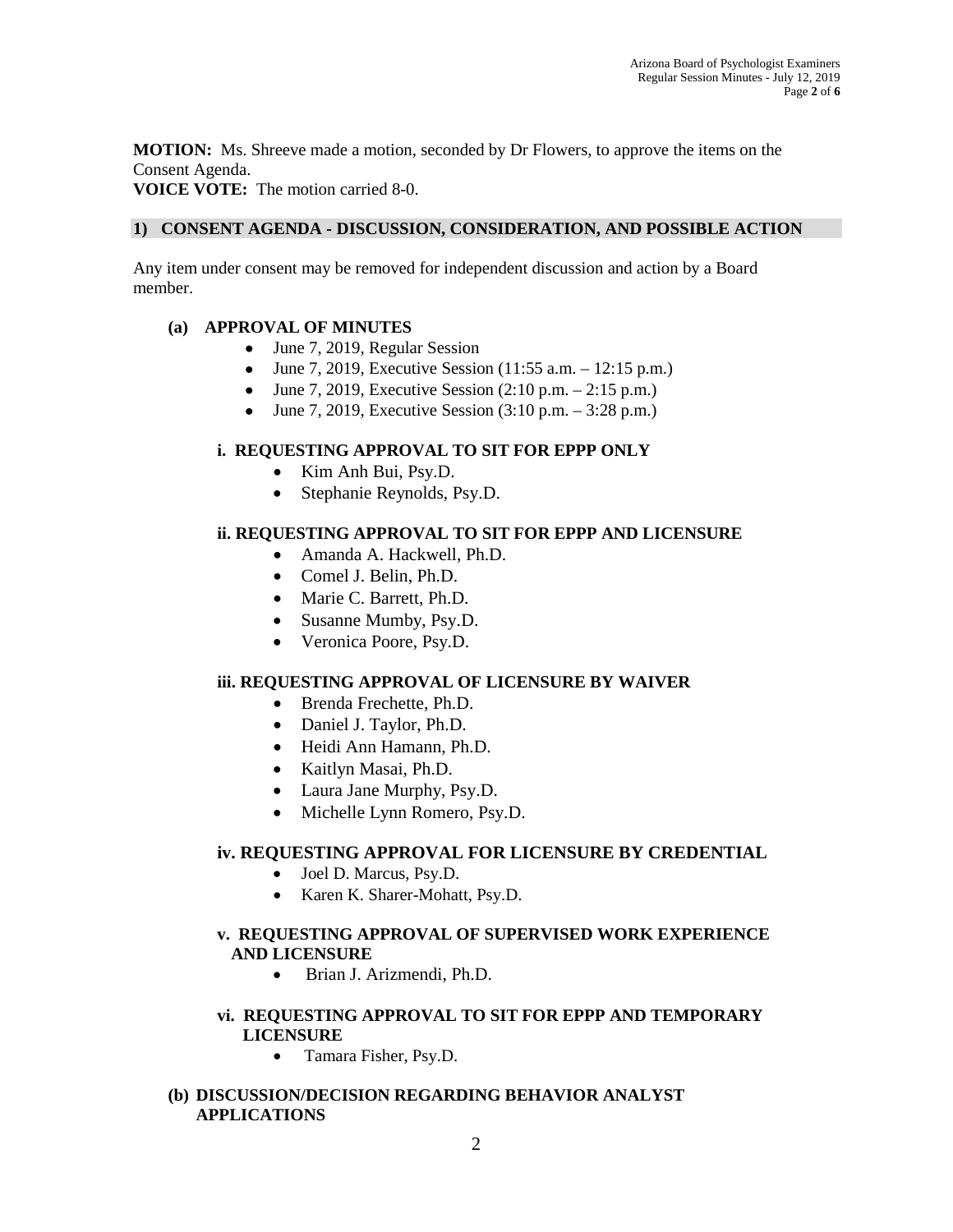- Andrea Yolanda Geissler, M.S.
- Brooke Mackenzie Blakeman, M.Ed.
- Elaine Helton, M.S.
- Erin Bradley, M.S.
- Kristina S. Judie, M.Ed.
- Martin D. Myers, M.Ed.
- Mindy K. Kraus, M.Ed.
- Oascha Monae Cross, M.Ed.
- Patricia Weigand, Ph.D.
- Quincy Richter, M.S.
- Rebecca Pawlowski, M.Ed.
- Shawna M. Nutter, M.S.
- Stephen C. Shubert, M.Ed.
- **(c) DISCUSSION, CONSIDERATION AND APPROVAL REGARDING A STATUS UPDATE REPORT SUBMITTED BY MONIKA PETERSON, PH.D.**
- **(d) DISCUSSION, CONSIDERATION, AND POSSIBLE ACTION REGARDING REQUEST FOR EXTENSION OF TIME TO SIT FOR THE EPPP FROM DOMINIQUE DOSS STEPHENS, PSY.D.**
- **(e) DISCUSSION, CONSIDERATION, AND POSSIBLE ACTION REGARDING SECOND REQUEST FOR EXTENSION OF TIME TO SIT FOR THE EPPP FROM MARIA MENDOZA-RODRIGUEZ, PSY.D.**
- **(f) DISCUSSION, CONSIDERATION, AND POSSIBLE ACTION REGARDING REQUEST FOR EXTENSION OF TIME TO SIT FOR THE EPPP FROM ASHEEKI ELMORE, PSY.D.**
- **(g) DISCUSSION, CONSIDERATION, AND POSSIBLE ACTION REGARDING REQUEST TO RE-TAKE EPPP FROM TEMPORARY LICENSE HOLDER AUSTIN McCALL, PSY.D., TEMPORARY LICENSE NO. PSY-TL-000011.**
- **(h) DISCUSSION, CONSIDERATION, AND POSSIBLE ACTION REGARDING REQUEST TO RE-TAKE EPPP FROM TEMPORARY LICENSE HOLDER TATIANA FEDOTOVA-KLINGER, PSY.D., TEMPORARY LICENSE NO. PSY-TL-000005.**
- **7. DISCUSSION, CONSIDERATION AND CONGRATULATIONS REGARDING DR. BOB BOHANSKE'S DESIGNATION AS A FELLOW OF THE ASSOCIATION OF STATE AND PROVINCIAL PSYCHOLOGY BOARDS.**

Ms. Jones reported that Dr. Bohanske has been designated as a fellow of ASPPB which will be awarded at the next ASPPB meeting.

**8. DISCUSSION, CONSIDERATION AND POSSIBLE ACTION REGARDING APPOINTMENT OF A REPRESENTATIVE TO THE ADVISORY COMMITTEE OF THE HEALTH CARE PROFESSIONALS WORKFORCE DATA REPOSITORY.**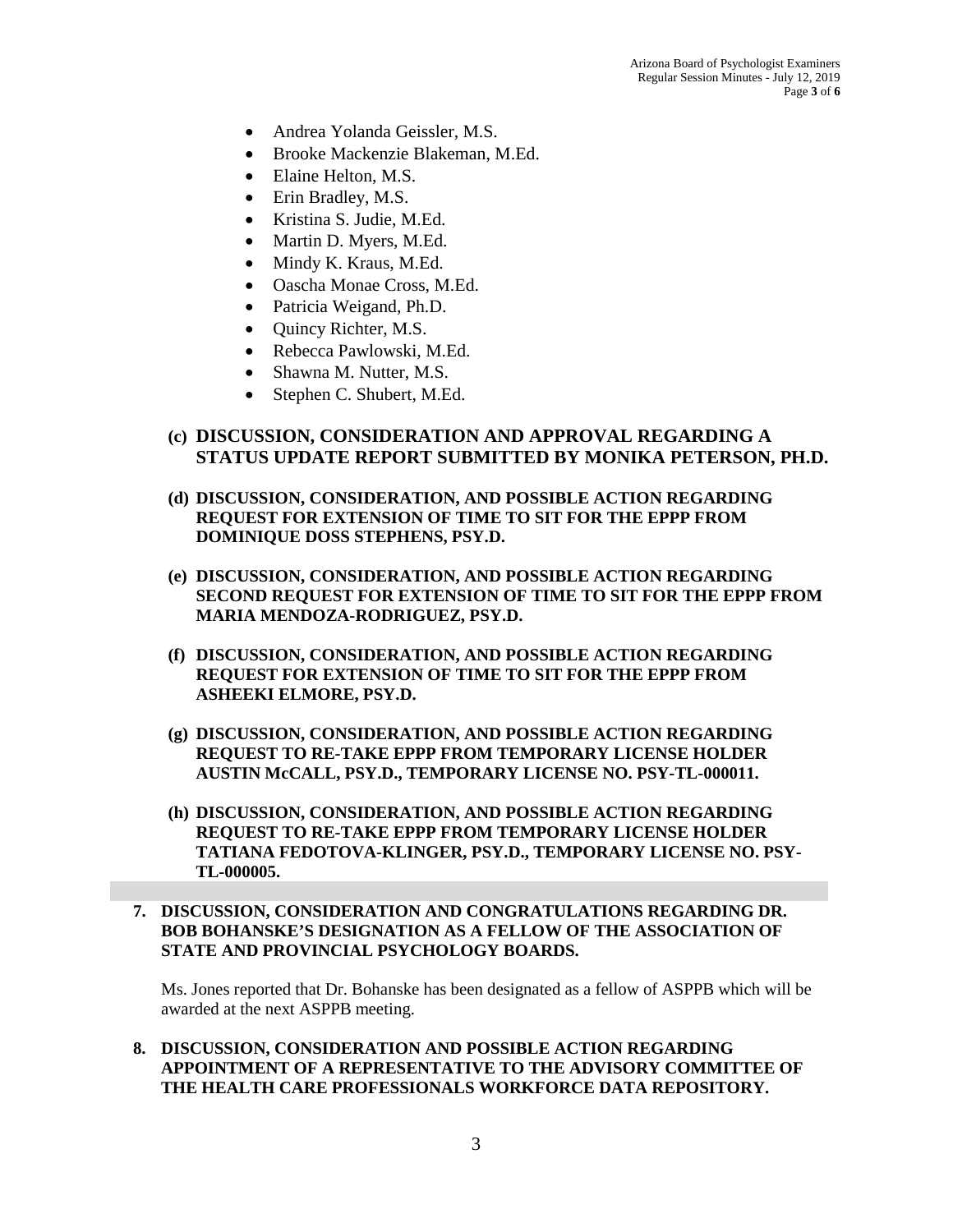Dr. Bohanske asked if there were any nominations for this position. Ms. Jones explained the purpose of the workforce data repository advisory committee, and that it was created through legislation, and will involve all healthcare Boards. The Committee has begun work on the parameters. Now they are seeking to formally organize the Committee and draft Rules.

**MOTION**: Ms. Shreeve nominated Ms. Jones to serve on the Committee. Dr. Bohanske seconded.

**VOICE VOTE:** The motion carried 8-0.

### **9. DISCUSSION, CONSIDERATION AND POSSIBLE ACTION REGARDING PSYCHOLOGIST APPLICATION FOR LICENSURE BY WAIVER FROM DAVID MICHAEL VENTOLA, PSY.D.** Dr. Meier

Dr. Bohanske recused from reviewing the application. Dr. Meier provided a summary of the application. The Board had no concerns regarding this application.

**MOTION**: Ms. Shreeve moved to approve the application. Dr. Flowers seconded. **VOICE VOTE**: The motion carried 7-0-1, with one recusal.

## **10. DISCUSSION, CONSIDERATION AND POSSIBLE ACTION REGARDING PSYCHOLOGIST APPLICATION FOR TEMPORARY LICENSURE AND TO SIT FOR EPPP FROM KIERNAN CONNOR GILBERT, PSY.D. –** Dr. Meier

Dr. Bohanske recused from reviewing the application. Dr. Meier provided a summary of the application and request for accommodations. The Board had no concerns regarding this application.

**MOTION**: Ms. Shreeve moved to approve the application. Dr. Davis-Wilson seconded. **VOICE VOTE**: The motion carried 7-0-1, with one recusal.

**MOTION**: Dr. Flowers moved to approve the requested accommodations. Mr. Donaldson seconded.

**VOICE VOTE**: The motion carried 7-0-1 with one recusal.

### **11. DISCUSSION, CONSIDERATION AND POSSIBLE ACTION REGARDING PSYCHOLOGIST APPLICATION FOR TEMPORARY LICENSURE AND TO SIT FOR EPPP FROM RUCHI JAYESH PATEL, PSY.D.** – Dr. Meier

Dr. Bohanske recused from reviewing the application. Dr. Meier provided a summary of the application. The Board had no concerns regarding this application.

**MOTION**: Dr. Davey moved to approve the application. Dr. Davis-Wilson seconded. **VOICE VOTE**: The motion carried 7-0-1, with one recusal.

### **12. DISCUSSION, CONSIDERATION AND POSSIBLE ACTION REGARDING PSYCHOLOGIST APPLICATION FOR EPPP AND LICENSURE SUBMITTED BY EVELINE BUSH, PSY.D., AND POSSIBLE DENIAL OF THE SAME**

Dr. Bush and Michael Okemefuna, Program Chair from Charisma University were present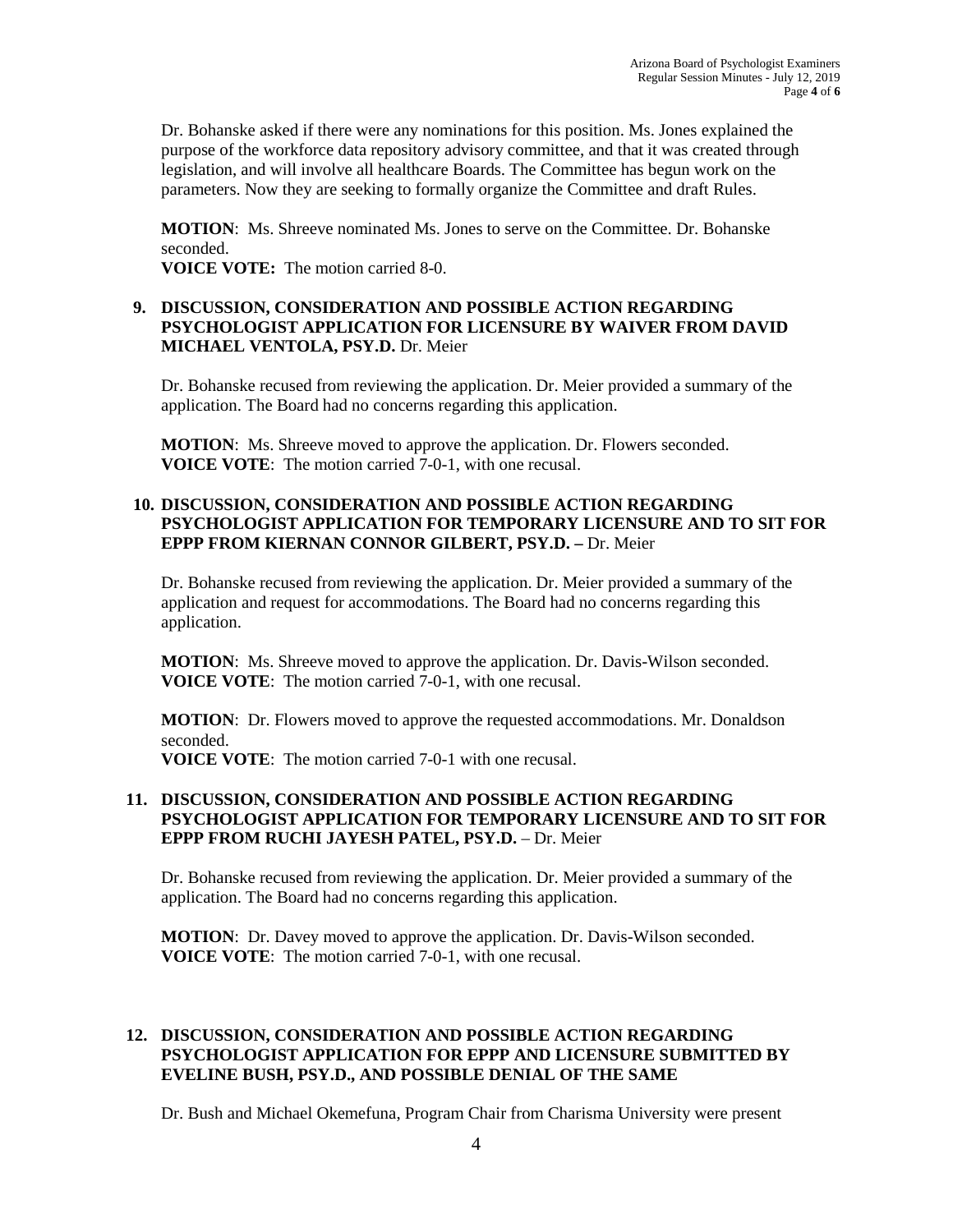telephonically. Dr. Meier provided a summary of the application for the Board. Dr. Bush received her doctorate at Charisma University. The Board noted that Charisma University's accreditation was from an agency outside the United States, which may not meet requirements in A.R.S. §32-2071(A).

The Application Review Committee requested documentation regarding how Dr. Bush met the residency requirements in A.R.S. § 32-2071(K)(3). In the documentation received from Charisma University, there was no indication of who the faculty members were in attendance at the face to face meetings, no sign in sheets for Dr. Bush, no documented assessment was provided, and the residency was not recorded on Dr. Bush's transcript. Additionally, the Committee was concerned regarding a discrepancy between her supervision logs for internship and postdoctoral supervised experiences and Charisma's documentation of Dr. Bush's residency. Dr. Okemefuna answered the Board's questions. Dr. Bush answered the Board's questions.

The Board expressed concern regarding the following: doctoral coursework may not meet the standards of ARS §32-2071(A); the residency documentation that was provided does not provide enough information to determine if the residency meets the requirements of ARS § 32-2071(K); and the internship and residency supervision logs provided appear to be incomplete in that they do not indicate by whom the supervision was provided and the topics covered during supervision hours.

The Board requested additional information, including:

1. A copy of the course catalog,

2. University records of residency requirements and documentation of Dr. Bush's residency, including:

a) faculty members present and their credentials for each face to face meeting Dr. Bush attended,

b) sign in sheets for Dr. Bush for each face to face meeting,

c) documented assessment of Dr. Bush's performance at each face to face meeting, d) any and all additional information referred to by Dr. Michael Okemefuna regarding Dr. Bush's residency; and

3. Internship and postdoctoral supervision documentation which demonstrates for each hour of supervision, who the supervision was provided by and the topics covered during supervision hours.

The Board tabled the application until the above additional information was received.

### **13. DISCUSSION, CONSIDERATION AND POSSIBLE ACTION REGARDING BEHAVIOR ANALYST APPLICATION FOR LICENSURE SUBMITTED BY MICHAL REED, M.ED., AND POSSIBLE DENIAL OF THE SAME.** – Dr. Davis-Wilson

Ms. Reed was present telephonically. Dr. Davis-Wilson reviewed the application. Upon review, the Committee had noted that one of Ms. Reed's supervised experiences totaling over 1200 hours, was located in Arizona. However, her supervisor, Karen Barnett was not licensed in Arizona during the period of supervision, which does not meet the requirement of A.A.C. R4- 26-404.2(C)(4). The Committee recommended that the Board allow Ms. Reed to withdraw her application. The Board agreed with the Committee's recommendation. Ms. Reed requested to withdraw her application.

**MOTION**: Dr. Flowers moved to allow the withdrawal. Ms. Shreeve seconded. **VOICE VOTE**: The motion carried 8-0.